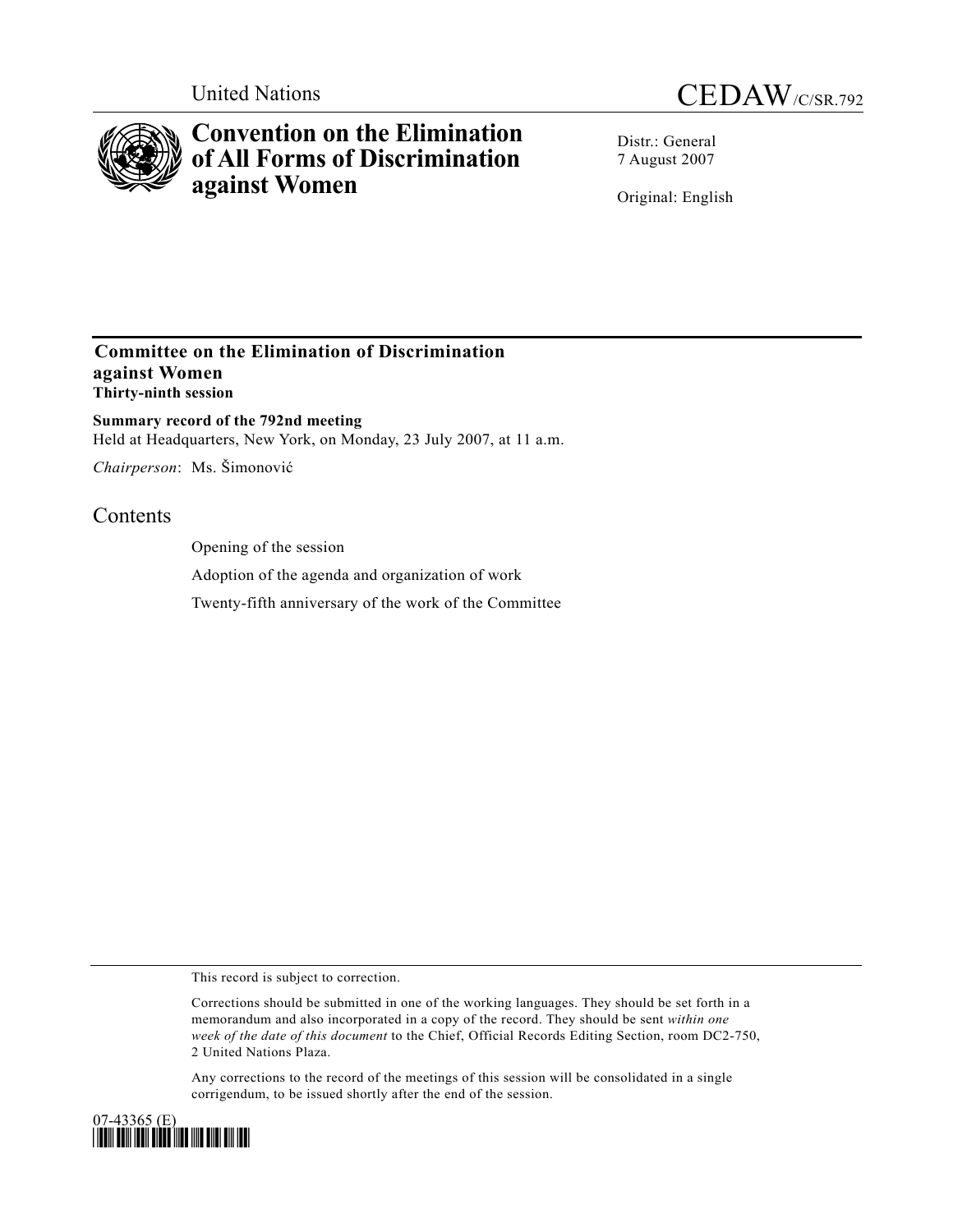*The meeting was called to order at 11.15 a.m.* 

#### **Opening of the session**

1. **The Chairperson** declared open the thirty-ninth session of the Committee.

#### **Adoption of the agenda and organization of work**  (CEDAW/C/2007/III/1)

2. *The agenda was adopted*.

#### **Twenty-fifth anniversary of the work of the Committee**

3. **Ms. Al-Khalifa** (President of the General Assembly) said that the Convention on the Elimination of All Forms of Discrimination against Women, to which 185 States were now parties, had been a landmark in setting out global normative standards of equality between men and women and the Committee had been instrumental in ensuring that those standards of equality were implemented. The Committee had contributed to the general understanding of the content and scope of human rights, including the duty of States parties to promote gender equality and it had consistently voiced its concerns about reservations entered to the Convention. It had raised awareness of the need to scrutinize national laws which might have adverse effects on women even when they appeared to be gender-neutral, and of the impact on women of phenomena such as globalization, human trafficking and HIV/AIDS. It had also played a fundamental role in making the work of the United Nations more gendersensitive.

4. The Committee had been an early advocate for enabling individual women to submit complaints of violations of the Convention and had contributed to the drafting of the Optional Protocol to the Convention, to which 88 States were now parties. To date, the Committee had adopted seven decisions on complaints submitted to it and had conducted one inquiry under article 8 of the Optional Protocol. That work was helping to shape a body of jurisprudence on the protection of women's human rights in concrete individual cases.

5. The General Assembly continued to support the work of the Committee and had authorized the extension of the Committee's meeting time for the current two-year period so as, inter alia, to allow for consideration of an increased number of State party reports. She urged all States parties to follow up on the Committee's concluding comments in order to ensure compliance with the Convention.

6. Much had been accomplished, but there was still some way to go before full compliance with all the Convention's provisions was achieved. Reservations to the Convention based on religious interpretations, national law, tradition or culture remained a cause of concern, in particular reservations to article 2.

7. Since the Convention had now been ratified by almost the entire international community, emphasis must be placed on implementation. Accordingly, she hoped that the Committee would continue its efforts to achieve equality for women, in line with the statement in the 2005 World Summit Outcome (A/RES/60/1) that "progress for women is progress for all" .

8. **Ms. Arbour** (United Nations High Commissioner for Human Rights) said that the Convention provided a broad definition of discrimination against women, direct and indirect, under the law and in practice, whether perpetrated by the State, its agents or individuals. It had introduced the notion of substantive equality for women, emphasizing that women were not considered equal until they enjoyed, in practice, the same opportunities and privileges as men and underlined the need for policies, laws and programmes, including carefully tailored temporary special measures, that helped women to attain equality. By requiring States to take measures to ensure equality between women and men in the civil, cultural, economic and political spheres, as well as in family life, the Convention provided the legal basis to expand the traditional focus on violations in the public sphere to those in the private sphere. The Convention called on States parties to take all appropriate steps to modify the social and cultural patterns of conduct of men and women in order to eliminate prejudices and practices rooted in the idea of the inferiority of either sex.

9. From its first session, the Committee had been markedly different from that of other human rights treaty bodies in that members — most of them women — had been drawn from diverse backgrounds, from developing and developed countries with different political and economic systems. Most had had personal or professional experience of the obstacles faced by women, and all had been strongly committed to equality. Many had belonged to networks and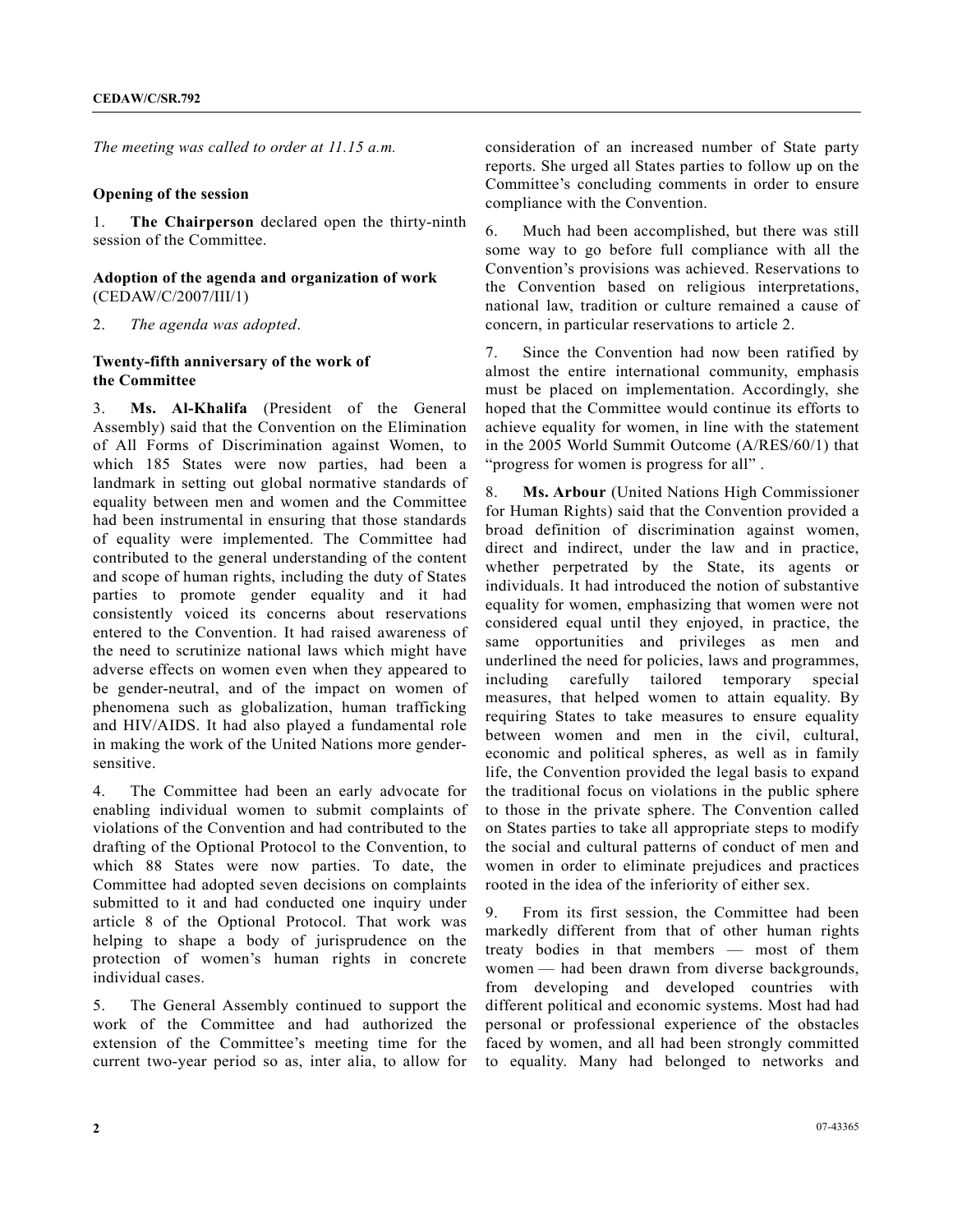communities outside the structures of Government. That diversity of experience, commitment and linkage with the non-governmental sector had ensured the relevance of the Committee's work to all women in all parts of the world. It had also ensured that the various limitations of the Convention, the interpretation of its provisions and the steps required for full implementation could be addressed creatively.

10. Although the Convention explicitly limited the Committee's meeting time, the respect and confidence the Committee had gained from States parties, in particular through its introduction of innovative working methods, had resulted in provision for more and longer sessions. She hoped that the General Assembly, at its next session, would approve the Committee's request to meet for three sessions every year.

11. The Committee's determination to place the Convention on an equal footing with other human rights instruments by expanding its monitoring procedures beyond the consideration of reports had been a major factor in the speedy elaboration of the Optional Protocol, which enabled the Committee to receive petitions and conduct inquiries *suo moto*. However, the major achievement of the Committee to date was perhaps the jurisprudence it had developed on the basis of article 21 of the Convention, which empowered it to make suggestions and general recommendations to the General Assembly based on the examination of reports and information received from States parties. Initially, those suggestions and recommendations had been narrowly focused and procedural in nature. Now, its general recommendations provided its collective view, grounded in the knowledge acquired through the consideration of reports from diverse States parties, of the measures States should take to fulfil their obligations under the Convention and how those obligations should be applied in different situations.

12. The Committee's general recommendation on female circumcision had been the first recommendation of a United Nations body on that practice. The Committee had also been the first treaty body to adopt a general recommendation on HIV/AIDS. Its general recommendation on violence against women had been crucial to the recognition of gender-based violence as a violation of human rights and had provided the impetus for the formulation and adoption of the Declaration on the Elimination of Violence against Women, the

establishment of the mechanism of the Special Rapporteur on violence against women, its causes and consequences, and the various regional human rights instruments that addressed such violence.

13. The Committee's later general recommendations on equality in marriage and family relations, women in political and public life, and women and health had also been widely influential. The most recent general recommendation, on temporary special measures, testified to the Committee's sustained and progressive contribution to the clarification of the substantive content of the Convention's provisions, the nature of discrimination against women and the means that could be used to achieve their substantive equality with men. Although in its early stages, the Committee's analysis of complaints submitted under the Optional Protocol indicated that it now had the opportunity, drawing on the experience of other treaty bodies, to deepen its contribution to the jurisprudence on gender equality by considering the implementation of the Convention against the facts of concrete individual cases.

14. She commended the Committee for taking a principled stance on reservations it considered contrary to the object and purpose of the Convention and thereby encouraging States parties to reconsider or withdraw their reservations and influencing the approach of the International Law Commission to the subject.

15. The development of a global women's rights movement had not only inspired and shaped the dynamic concept of women's human rights but had also reinforced and strengthened basic human rights principles, such as respect for diversity and indivisibility of rights. The initial focus on violence against women had highlighted the responsibility of States for human rights violations by private actors and had supported the development of the concept of " due diligence" which underpinned State accountability. The promotion of women's rights had also encouraged a more comprehensive and inclusive interpretation of human rights, inspiring work in other areas such as the rights of children and persons with disabilities.

16. Although global interest in human rights was at an all-time high, there remained profound challenges to human rights, in particular the resurgence of notions that human rights were not necessarily universal but were subject to restrictions based on the imperatives of culture, custom, tradition and religion. Such notions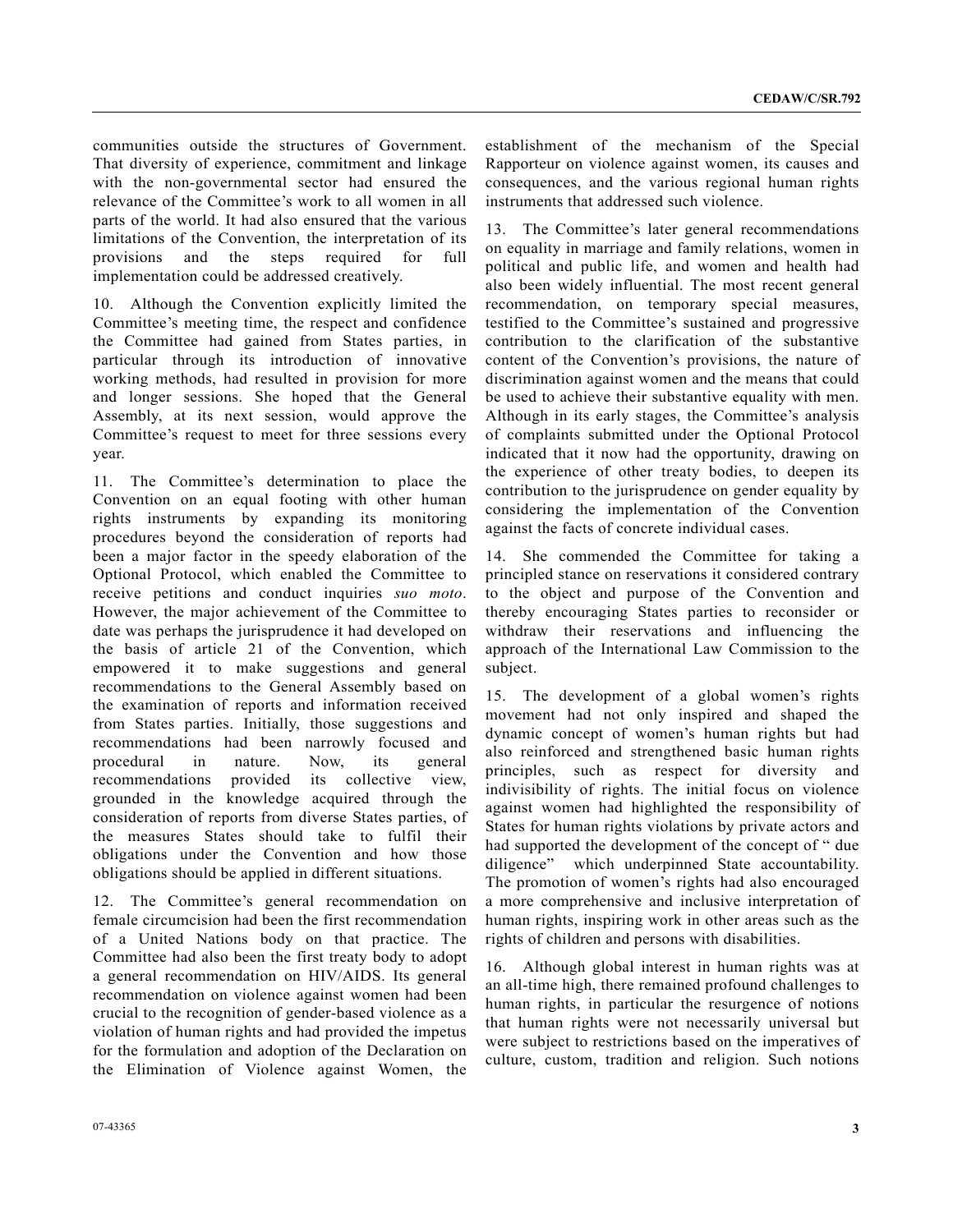were often raised in discussions of the rights of women and girls. The Committee had grappled with that challenge since its inception, and she was confident that it would continue to scrutinize laws and practices to expose those inconsistent with the Convention and with international human rights law more generally. It would undoubtedly play a critical role in concerted efforts to advance the rights of women and girls in all aspects of the work of the United Nations.

17. **Mr. Peralta** (Vice-Chairperson, Commission on the Status of Women) reading that the Commission on the Status of Women had participated in the drafting of the Universal Declaration of Human Rights, said that it had played a key role in promoting the advancement of women, inter alia by working on the elaboration of the Convention on the Elimination of All Forms of Discrimination against Women and, later, on the Optional Protocol thereto.

18. The Commission recognized that the implementation of the Beijing Declaration and Platform for Action, the outcome of the twenty-third special session of the General Assembly and the fulfilment of the obligations under the Convention were mutually reinforcing in achieving gender equality and the empowerment of women. The Committee regularly took the Platform for Action into account when considering reports submitted by States parties and asked States parties, in all its concluding comments, to disseminate that Platform.

19. Over the last quarter century, the Commission had worked together to build a strong relationship based on mutual respect and cooperation. They often contributed to each other's work and members of the Committee regularly participated in panel discussions and expert group meetings held by the Commission.

20. **Ms. Mayanja** (Assistant Secretary-General and Special Adviser on Gender Issues and Advancement of Women) said that the Convention served as a powerful instrument for furthering women's rights. Courts were developing jurisprudence on gender equality that was informed and guided by the provisions of the Convention and, in many countries, judges had begun to invoke the Convention as well as the Committee's general recommendations in their decision-making.

21. The capacity of national institutions to guarantee equality between women and men had improved and many nations had established institutional mechanisms for the promotion and protection of women's rights.

The Committee's constructive dialogue with States parties and its concluding comments calling for a strengthening of the institutional framework provided an important impetus in making the implementation of the Convention a national development priority.

22. The Optional Protocol to the Convention complemented the monitoring of States' compliance with the Convention through the establishment of two procedures. The first allowed individuals or groups to file a petition to the Committee about alleged violations of the Convention by their country, provided that domestic remedies had been exhausted, and the second allowed the Committee to make an inquiry into grave or systematic violations of rights enshrined in the Convention. The Committee had used the Protocol to highlight the need for more effective national remedies for women and to repeal discriminatory laws, policies and practices.

23. United Nations entities supported the work of the Committee by, inter alia, submitting information on the status of Convention implementation in areas within their mandate; carrying out different initiatives to strengthen implementation of the Convention and the Committee's concluding comments; and advocating implementation through national development strategies and action plans.

24. The goal of universal ratification by the year 2000 had not been attained as seven States yet to ratify the Convention. Other challenges included the significant number of reservations to the Convention, lack of adherence to the reporting obligation by a number of States parties, the significant delays in submitting those reports and the constraints imposed by the Committee's limited meeting time.

25. **Ms. Shapiro** (NGO Committee on the Status of Women) recalled that, under rule 47 of the rules of procedure, NGOs were permitted to provide information or documentation relevant to the Committee's activities and NGOs were also permitted to submit alternative or " shadow" reports. Collaboration on the preparation of such reports enabled international and national NGOs to build stronger national networks to support women and, in particular, widely disseminate the Committee's concluding comments. The comments highlighted the changes needed to advance gender equality on the national level and helped NGOs establish their own organizational priorities.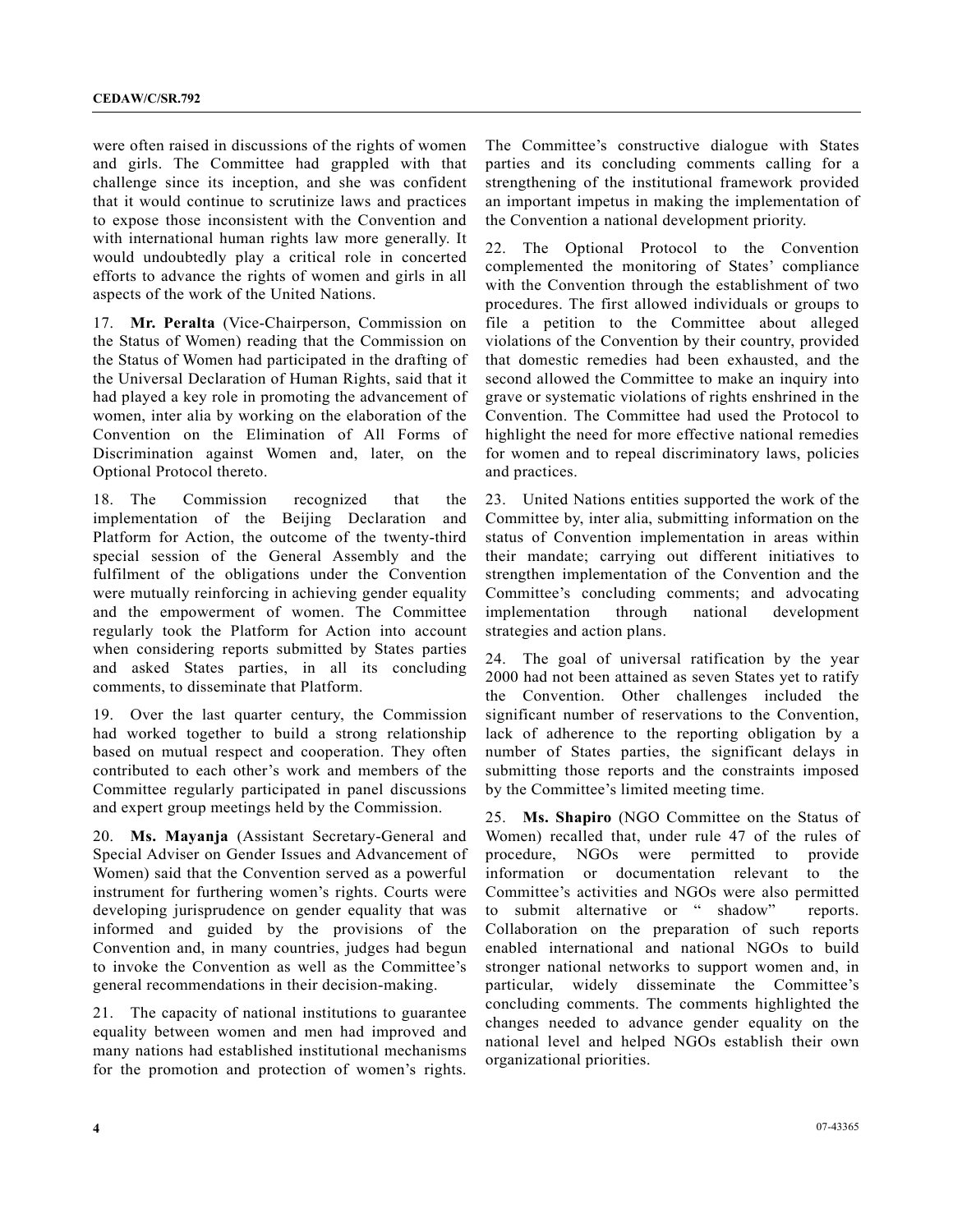26. NGOs could make an important contribution to the Committee's work, inter alia by raising awareness of the Optional Protocol and how it might be used to investigate violations of treaty obligations and by advocating for the ratification of the Convention. In that connection, she pointed out that the Subcommittee on Older Women, a subcommittee of the NGO Committee on the Status of Women, had collected information on older women's issues and elaborated a set of relevant questions under each article of the Convention. That information had been enthusiastically received by the Committee.

27. **Ms. Pradhan Malla** (International Women's Rights Action Watch Asia Pacific) commended the Committee for the processes it had adopted. The ongoing dialogue with civil society was enabling women's issues to be examined from a rights perspective and had boosted local activism; the Committee's concluding comments were supporting the protection of rights at the State Party level and its 25 general recommendations were being increasingly used worldwide as tools for promoting and protecting human rights.

28. Since 1997, IWRAW Asia Pacific had been providing technical support for the reporting process and demanding that States fulfil their obligations towards women through its " From Global to Local" programme, which had been implemented in collaboration with UNIFEM since 1997, and with UNFPA since 2005.

29. She commended the Division for the Advancement of Women for its work and cited examples of how the Convention and the Committee's constant monitoring of women's rights in all kinds of situations was producing concrete results in terms of legislative reform and increasing confidence in rights enforcement mechanisms in a number of countries.

30. Women's quality of life still needed to be improved, inter alia by ensuring recognition of the right to sexual autonomy, deepening people's understanding of equality and ensuring timely reporting by States. Discrimination against women was no longer excusable on religious, cultural or economic grounds, all women's rights needed to be mainstreamed, and the private sector should be made accountable for the economic empowerment of women.

31. **Ms. Hannan** (Director, Division for the Advancement of Women) reading out the statement prepared by Ms. Schöpp-Schilling recalled that, in the early days of the Committee, many States Parties had seen no need to implement the Convention " without delay" as called for under article 2. It was not until the World Conference on Human Rights, in 1993, that women's rights had been reaffirmed as human rights and that the Committee had been awarded its rightful place as a human rights treaty body. Despite conflicting ideologies and other differences, the Committee had always managed to reach a consensus, and the Convention had been quickly ratified. Thanks to the support of certain States Parties, NGOs, United Nations entities and other institutions, the Committee had also been able to expand its activities.

32. As the increased number of States Parties having ratified the Convention, the backlog of reports awaiting consideration by the Committee had lengthened, due to the restrictions on the Committee's meeting time resulting from the unfortunate wording of article 20, paragraph 1; she hoped those restrictions would be formally lifted within the next five years. The number of countries that had ratified the Convention with reservations had also increased significantly.

33. In addition to monitoring the States Parties' implementation of the Convention and the goals of the Beijing Platform for Action, the Committee had been empowered, under the Optional Protocol, to receive complaints and to initiate inquiries into grave or systematic violations of rights and it had, in fact, carried out its first inquiry dealing with the murders of women in Mexico.

34. She noted with satisfaction that the Committee's general recommendations had had a significant impact in the field of jurisprudence. Its participation in world conferences and its interaction with United Nations specialized agencies, funds and programmes was enhancing its status and its increasing involvement and dialogue with NGOs was facilitating its work. Moreover, its activities in general, and its concluding comments in particular, were helping to shape legislation and promote women's rights.

35. She recommended that the Committee should maintain its links with the new gender-equality structure that would be emerging in the United Nations system after it relocated to Geneva and welcomed the move as a recognition of the Committee's status as a human rights treaty body.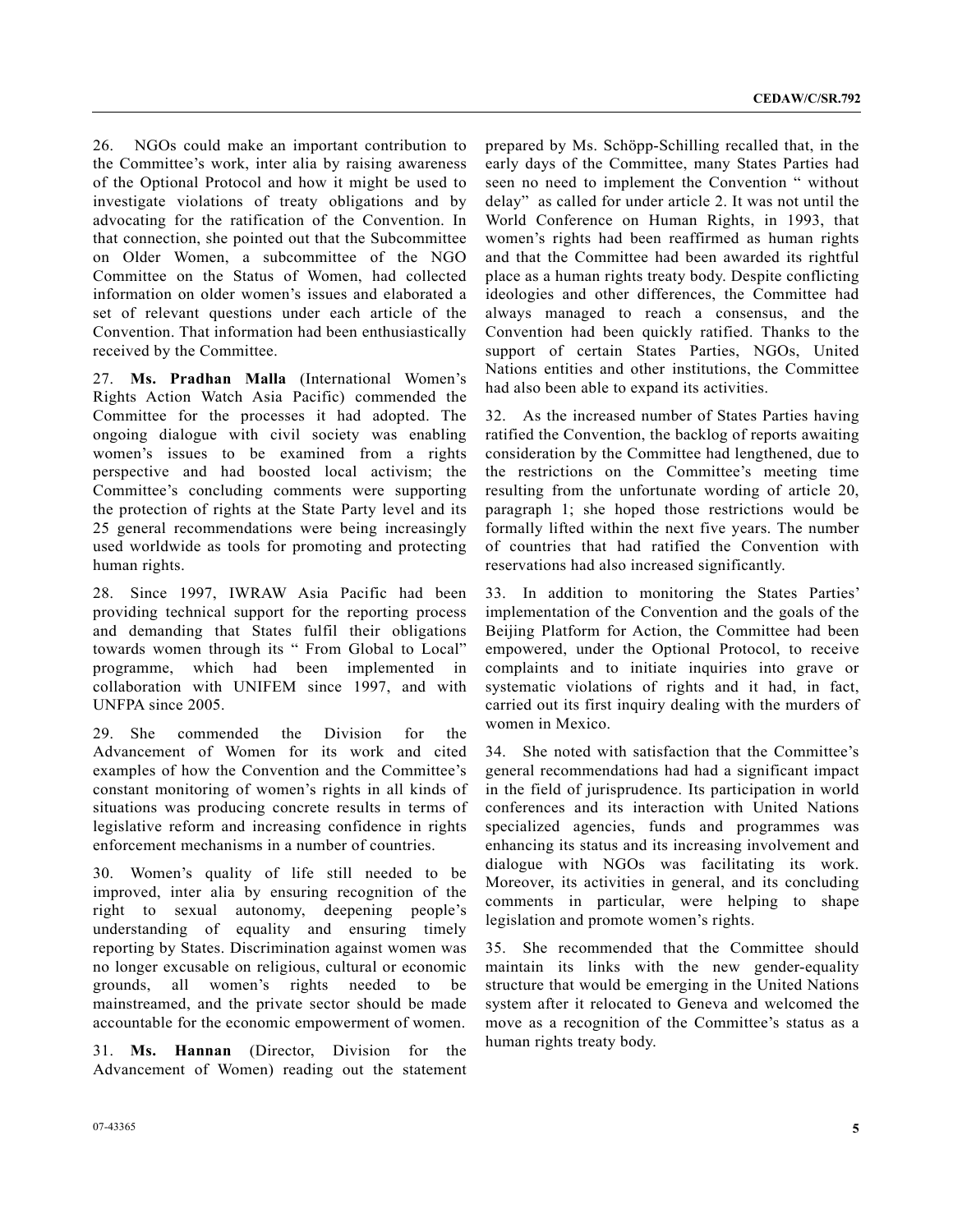36. After listing specific hopes for the future, including universal ratification of the Convention, fewer reservations, more regular reporting and enhanced follow-up, as well as increased cooperation with other entities, NGOs and human rights institutions, she noted that despite the progress made, discrimination still persisted worldwide and she urged the Committee to continue to focus on its specific area of interest: discrimination against women.

37. **The Chairperson** said that the aim of the commemoration was not only to praise the work of the Committee, but also to assess progress achieved in implementation of the Convention, challenges currently facing the Committee and short and longterm measures needed to enhance its efficiency.

38. Since its inception, 110 individuals representing different legal systems and regions of the world, had served on the Committee. Their diversity of experience and expertise strengthened the legitimacy of its recommendations with respect to implementation of the Convention. The Committee, which had begun its work with one two-week session, currently met for three sessions of three weeks each.

39. Some States Parties were moving into their seventh reporting cycle, and the Committee was thus able to trace changes over time. Overall, it was possible to say that, although the legal framework for women's equality had improved markedly in the past 25 years, de facto discrimination against women remained universal.

40. The provisions of the Convention were interpreted by the Committee through its General Recommendations on the content and purpose of the substantive articles or themes, one example being General Recommendation No. 19 on violence against women. Although the Convention did not explicitly refer to the topic, the Committee had made it clear through the General Recommendation that violence fell squarely within the scope of the definition of discrimination and thus was covered by the Convention. The Optional Protocol had provided the Committee with a further opportunity to interpret the Convention through views on individual complaints, which were shaping the manner in which States addressed challenging issues. The concluding comments resulting from the constructive dialogue with States Parties were another means of enhancing compliance with the Convention.

41. The Committee regularly emphasized that implementation of commitments under the Beijing Declaration and Platform for Action would strengthen application of the Convention and, in turn, that full and effective implementation of the Convention was indispensable for achieving the Millennium Development Goals. It was very aware, when it examined reports, that its work was not an abstract exercise, but went to the heart of women's experiences in their daily lives. Realizing women's rights must involve the active and ongoing contribution of many stakeholders. Changing attitudes towards substantive gender equality could not be achieved through laws alone — it required a concerted effort of all stakeholders. More work was needed to achieve universal ratification of the Convention, as well.

42. The current United Nations reform process was relevant to the work of the Committee and to the conceptual approach to the promotion of gender equality as well. Discussions on treaty body reform continued, the new Human Rights Council was moving forward with the establishment of new procedures and modalities, and Member States were considering proposals for a new gender equality entity. The Convention must be the framework for all those discussions, as it provided the universal standard of equality between women and men. The full integration of women's rights into all human rights considerations would be a challenging task, but it could and must be done. Under the new servicing arrangements, strong links between the Committee and the intergovernmental machinery for the promotion of gender equality as well as the new gender equality entity must be maintained and strengthened. It would be critical to ensure that the Committee would meet annually, both in Geneva and New York, in order for it to continue to play its role with respect to all United Nations principal organs and the future gender equality entity.

43. She suggested a series of short and long-term measures to enable the Committee to fulfil its current and future responsibilities, including further refinement of its concluding comments to give very specific recommendations to States Parties for follow-up, an increased role for non-governmental organizations in submitting shadow reports and interaction with the Committee, as well as an increased role for national human rights institutions and United Nations entities and agencies in presenting targeted country-specific